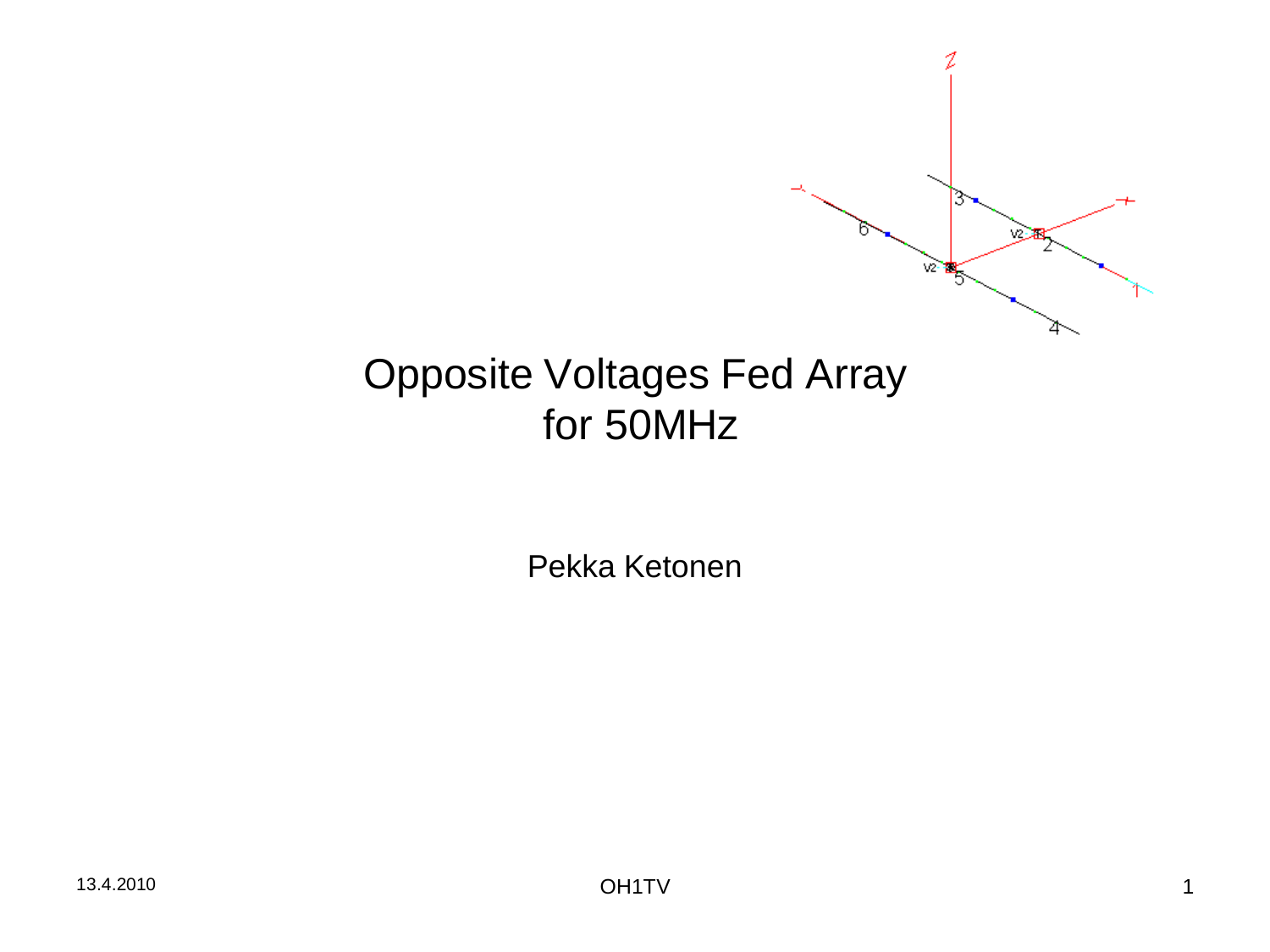# **Background**

- I have developed a new kind of phasing system for two element arrays. The system is best suit for lower bands like 160-30m where 2-element antennas are more common.
- Motivation for this antenna project was to proof the concept. Construction for 6 meters was easy and served the purpose well. Earlier a two-element phased vertical array for 80m had been built and is in use at OH1NM.
- In this antenna reactances generated by element length are used for phasing. Also lumped reactances in form of coils and capacitors can be used. They can situate in either end of the half lamda feed cables.
- The advantage of this feed system is that it is broad band. Radiation pattern changes only little as function of frequency. Also input impedance is wideband.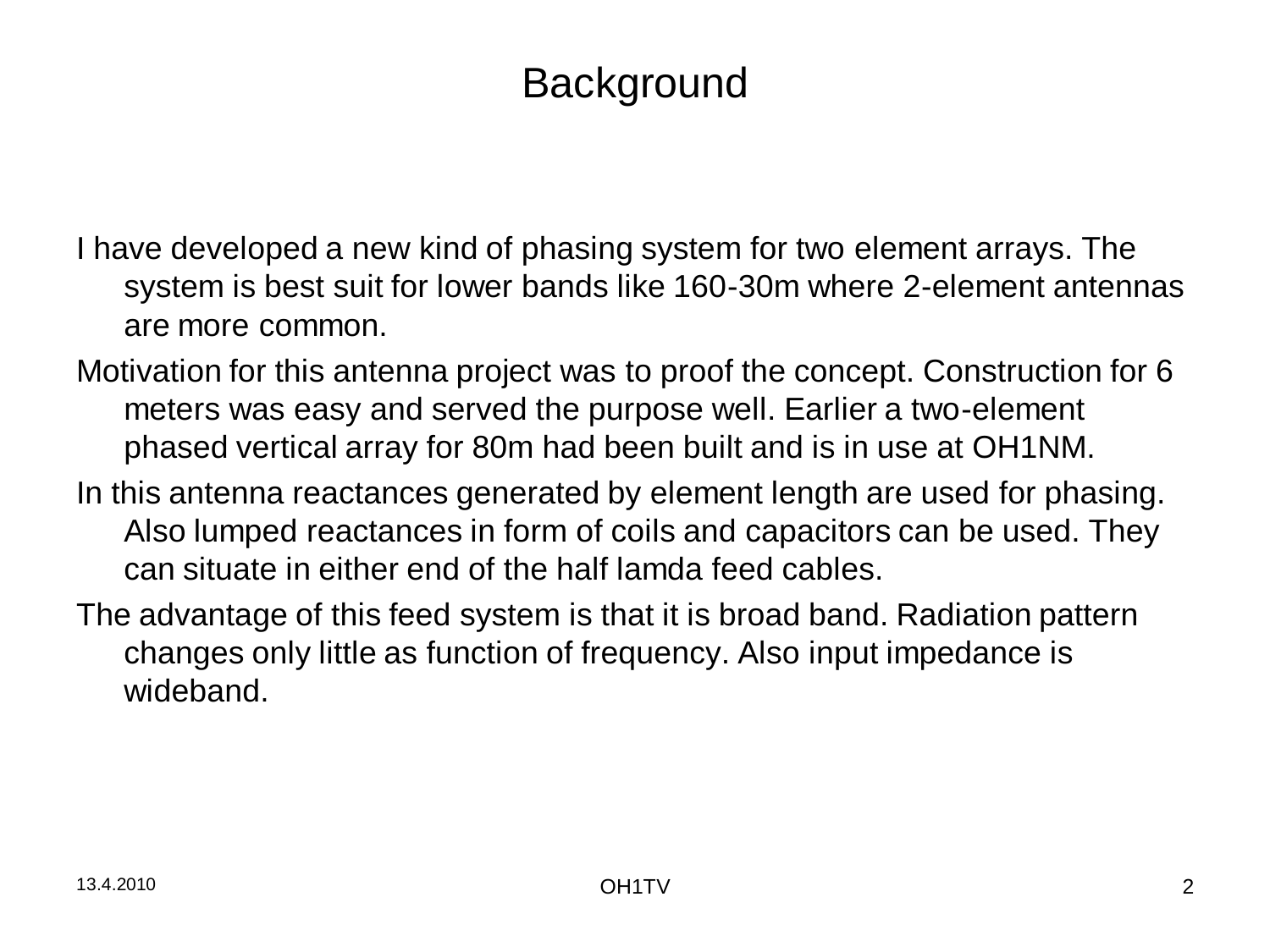## The concept

Opposite voltages fed array for 50MHz band  $2TV50$ 



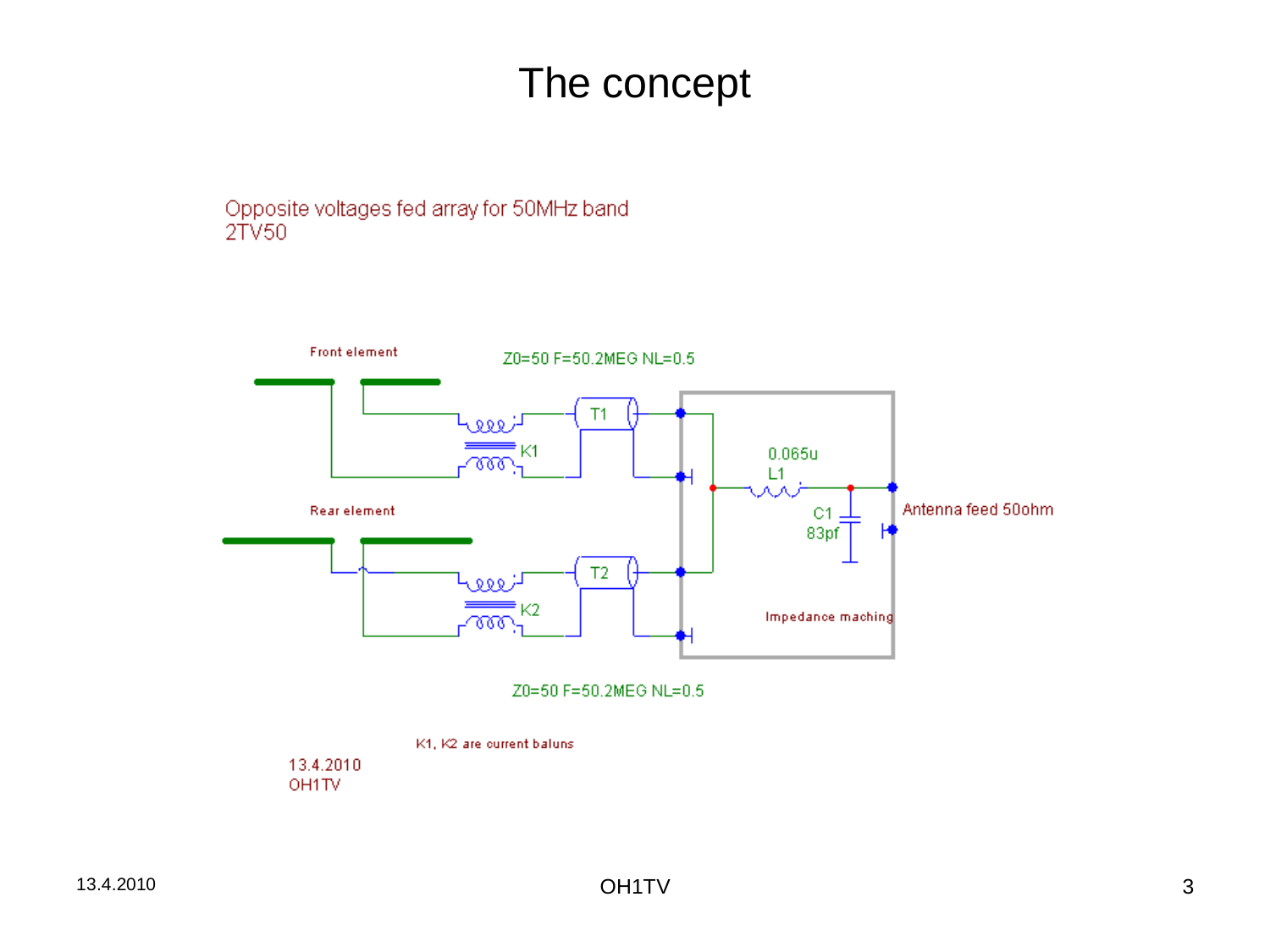# The shape

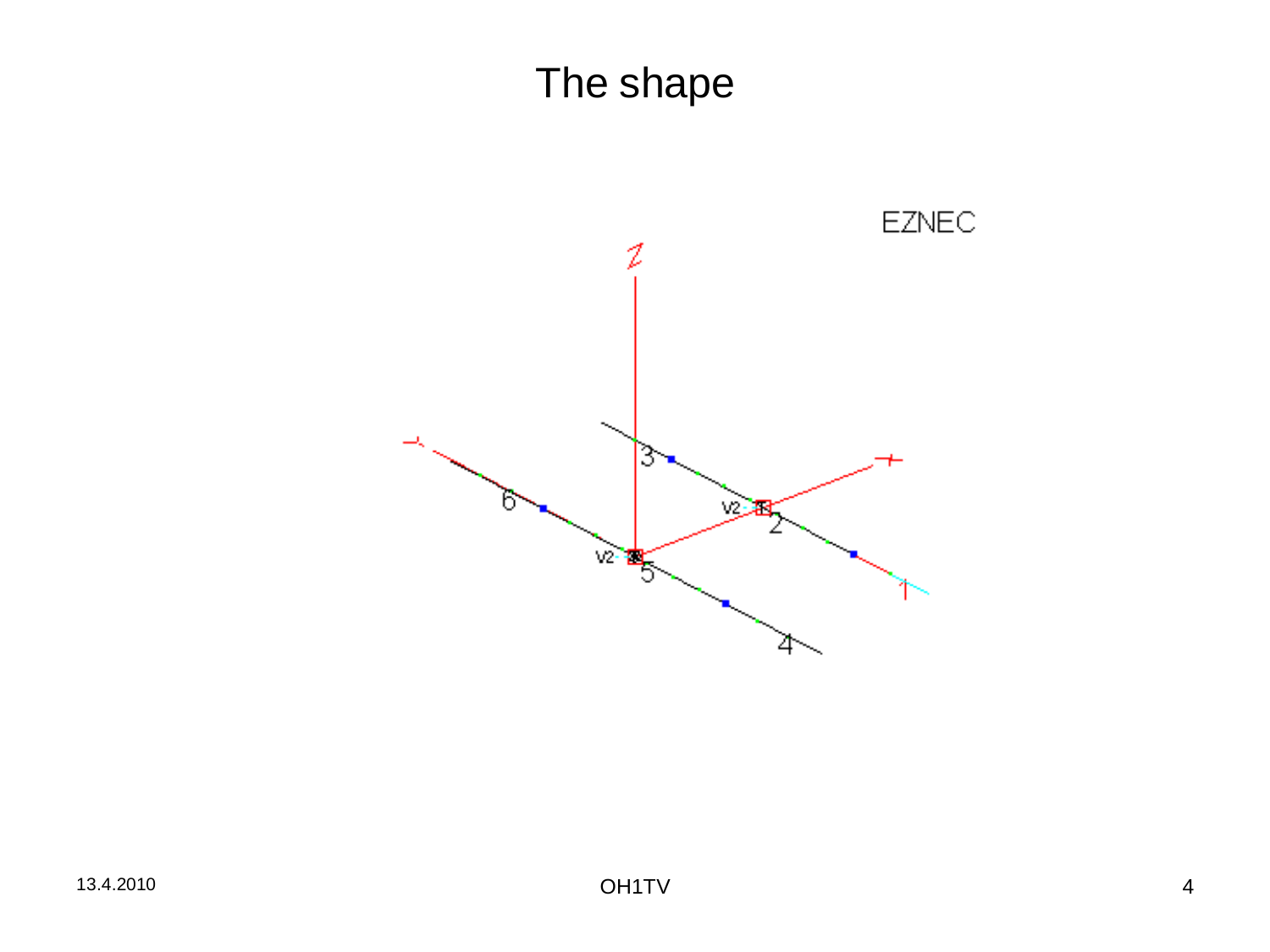# 2-element phased array by OH1TV

I call this antenna Opposite Voltages Fed Array because equal amplitude but opposite polarity voltages are brought to the feedpoints of the two elements. The phasing itself is made by adjusting element self reactance (element length).

#### **Specifications**

- Frequency range  $50.0 50.5$  MHz
- Power gain 6.2 6.4 dBi
- Impedance 50 ohm
- SWR  $< 1.2$
- Front to back  $> 20 \text{ dB}$
- Dimensions 3056 mm x 90 cm horizontal plane
- Advantages
	- Gain pattern and input impedance are wide band
	- Good front-to-back-ratio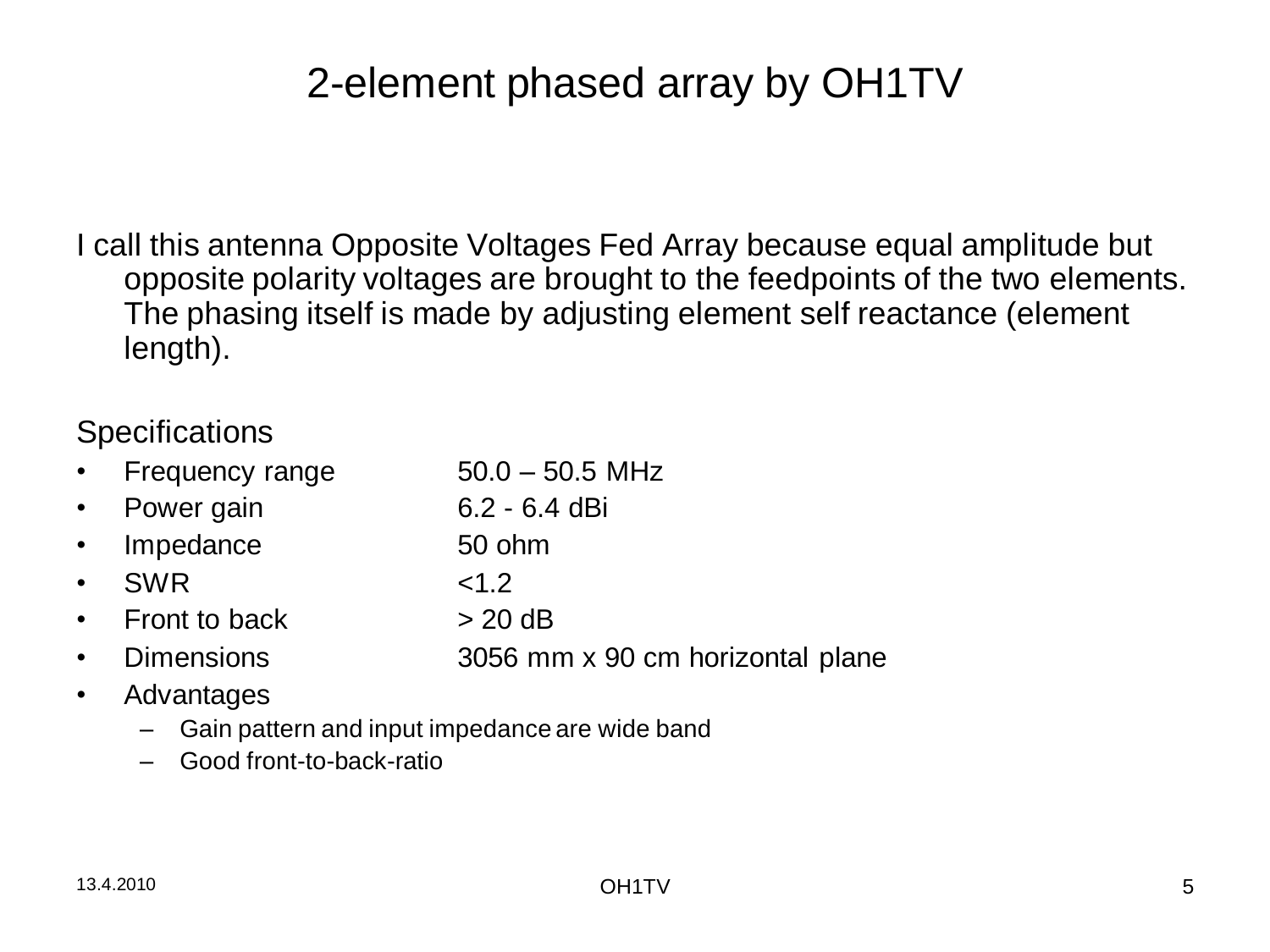## Radiation pattern



Front/Sidelobe 20.4 dB



- -13.81 dBi @ Az Angle = 180.0 deg. Sidelobe Gain
- Front/Sidelobe 20.22 dB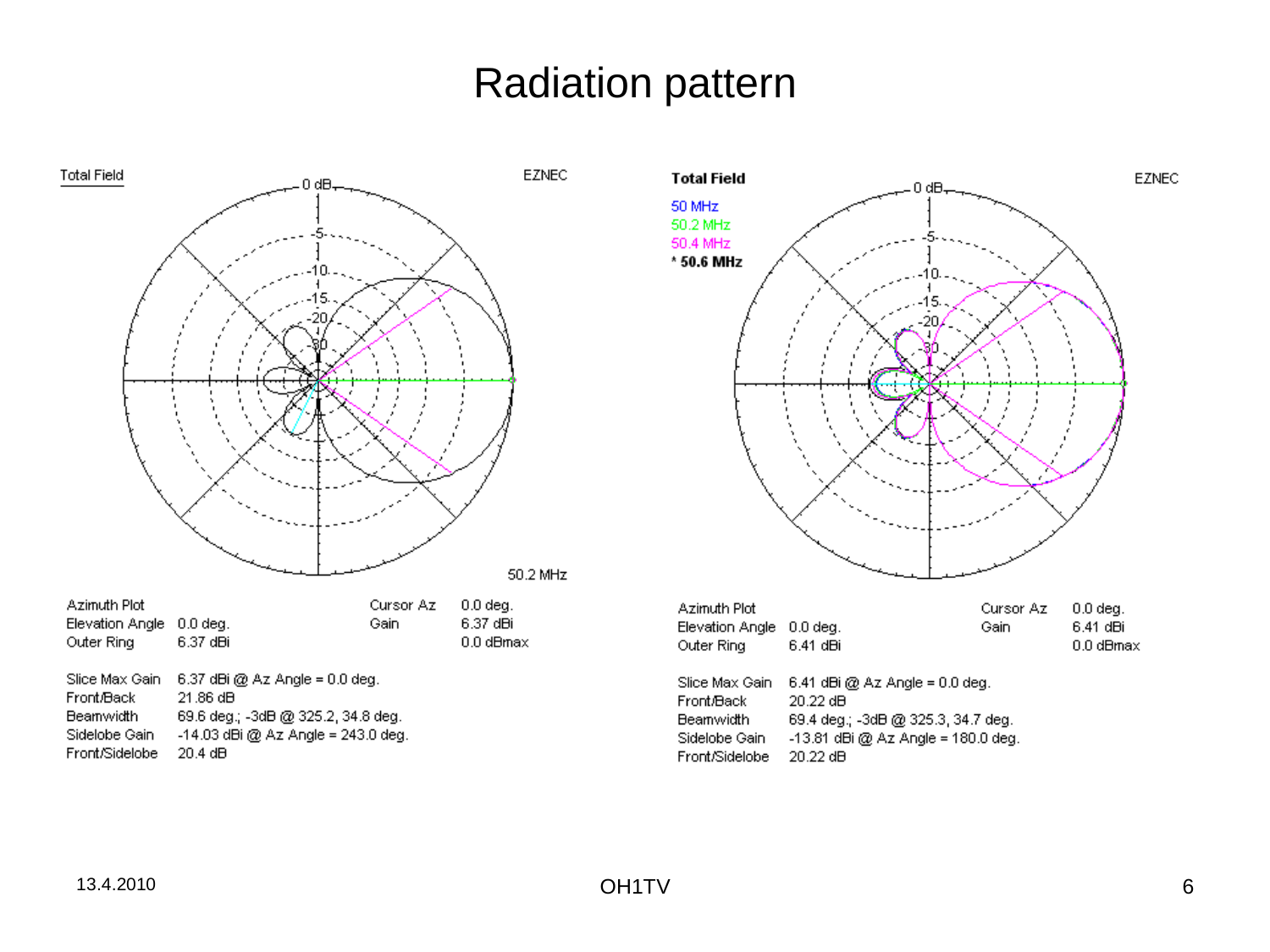#### SWR

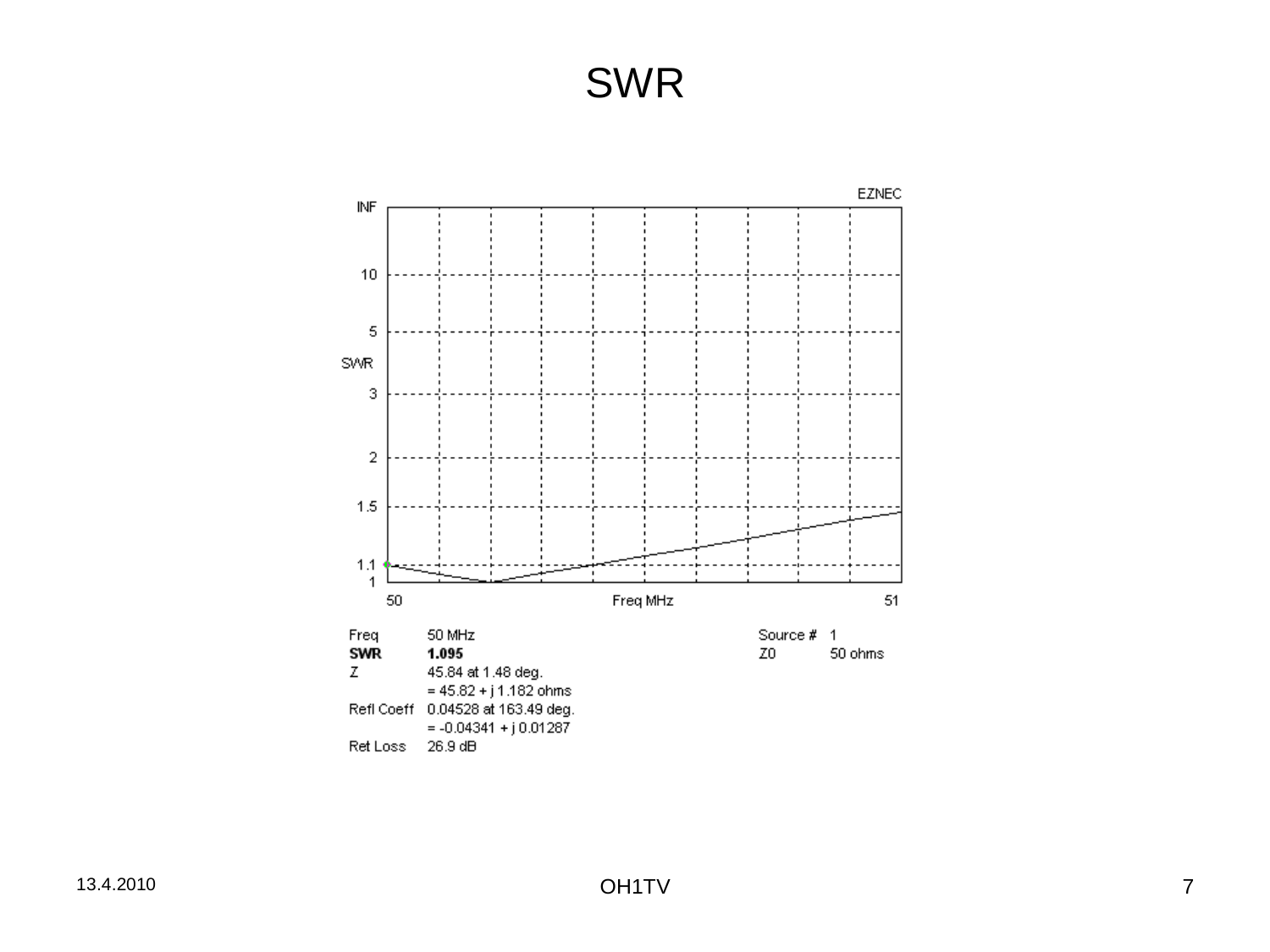# OH1TV antenna for 50 MHz

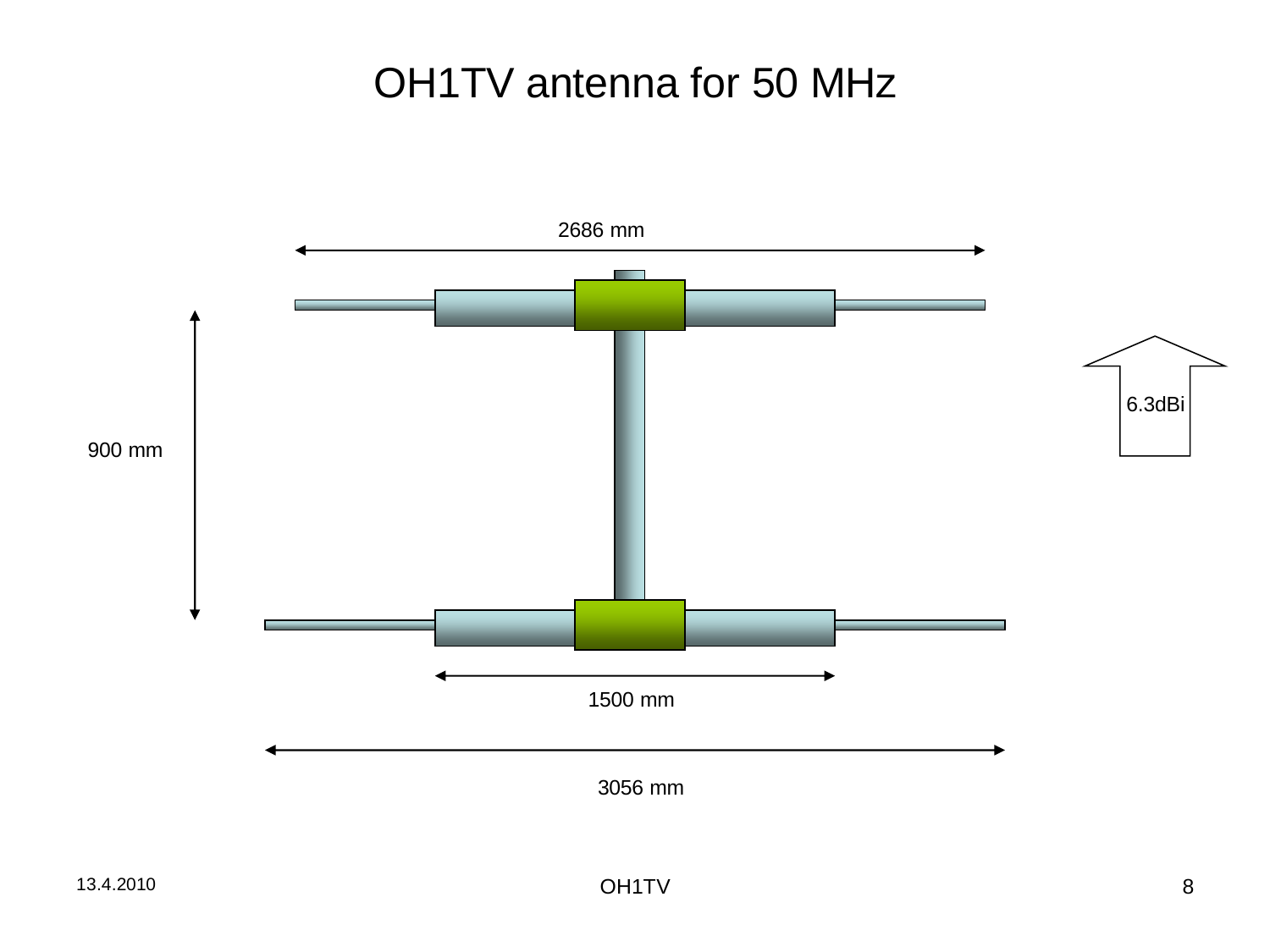#### Parts, element center sections

**Both elements**, center section tube outer diameter 16mm, wall thickness 1.5mm

Glass fiber isolator inner diameter 17mm, outer diameter 20mmm Glued with Araldit (epoxy)

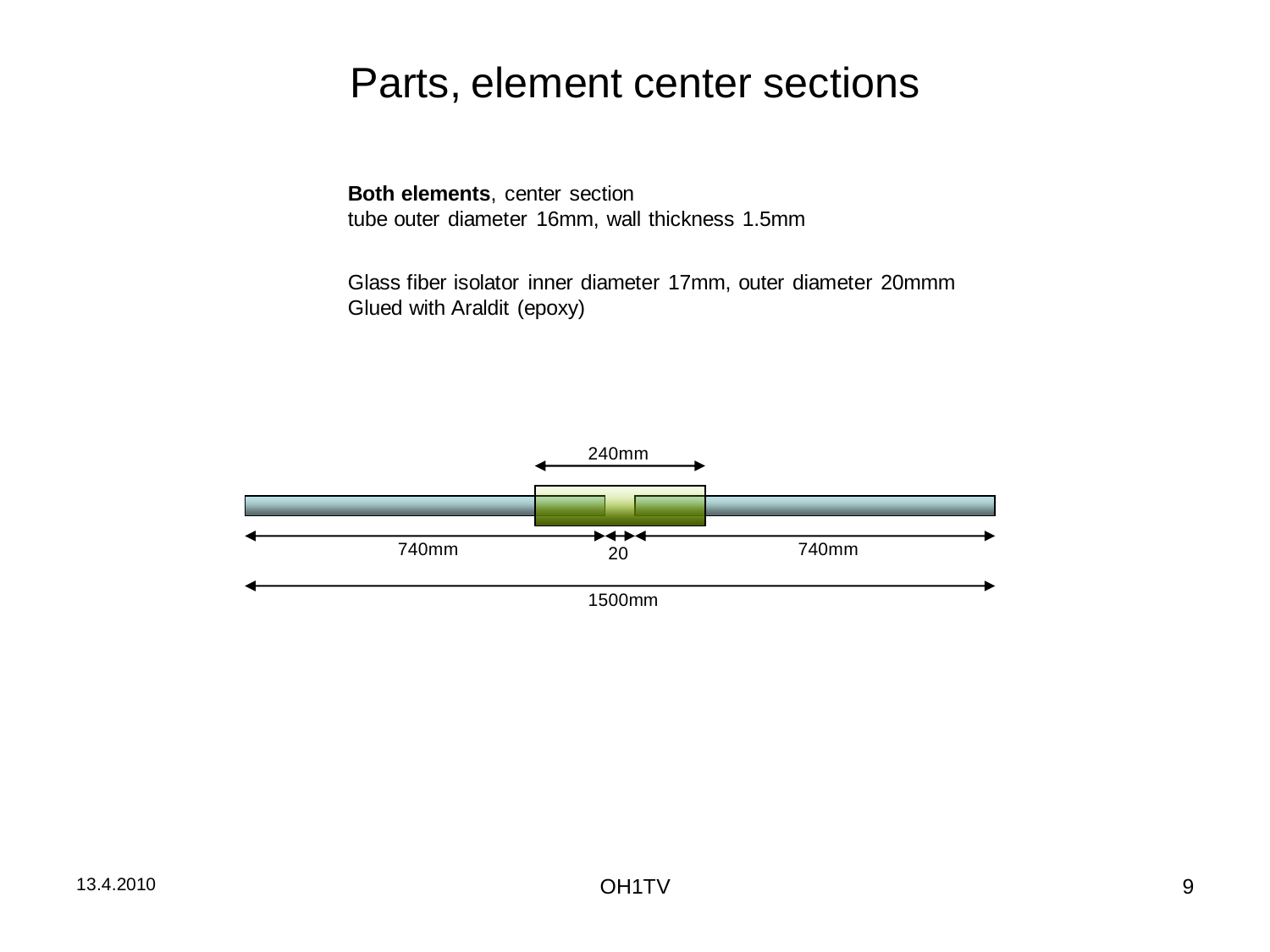#### Feedpoint construction

#### **Both elements**, center section tube outer diameter 16mm, wall thickness 1.5mm

Glass fiber isolator inner diameter 17mm, outer diameter 20mmm Glued with Araldit (epoxy)

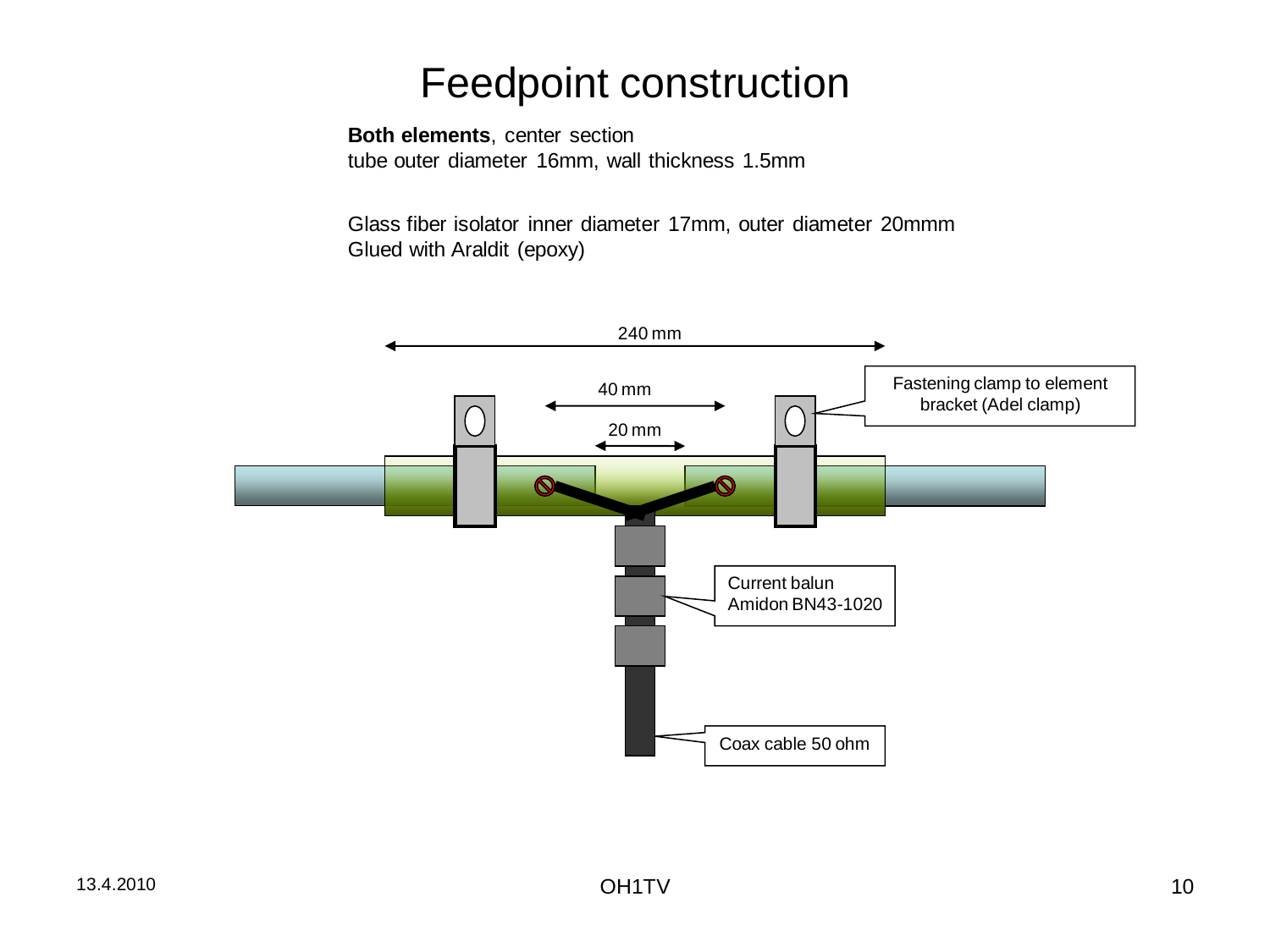#### Parts, element end sections

Aluminium tube outer diameter 12mm, 1mm wall

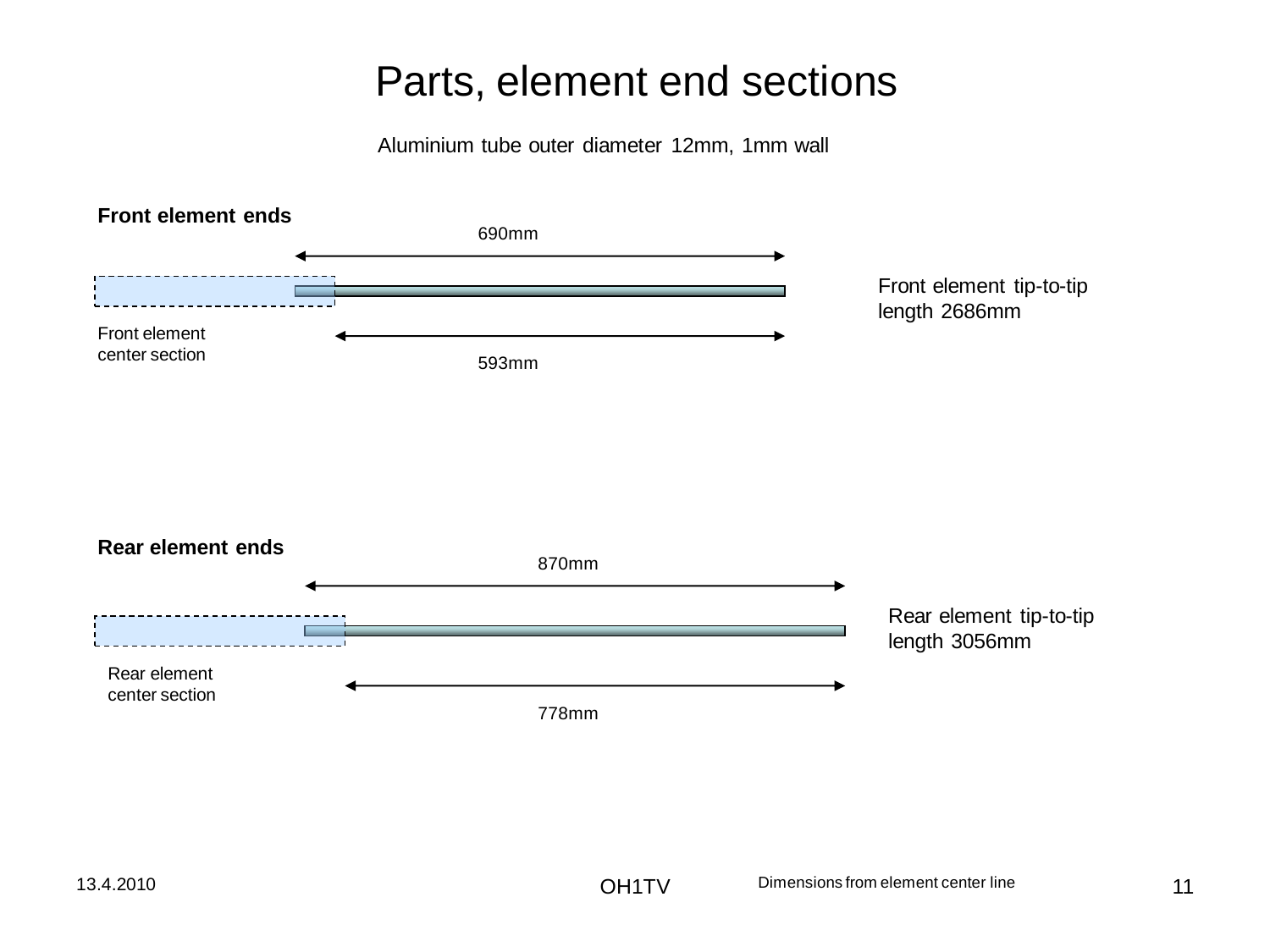#### Parts, boom

Boom material aluminium tube, outer diameter 25mm

- For normal mast mounting boom lenght 1000mm
- For side mounting tube length 1400mm, mast bracket behind the rear element

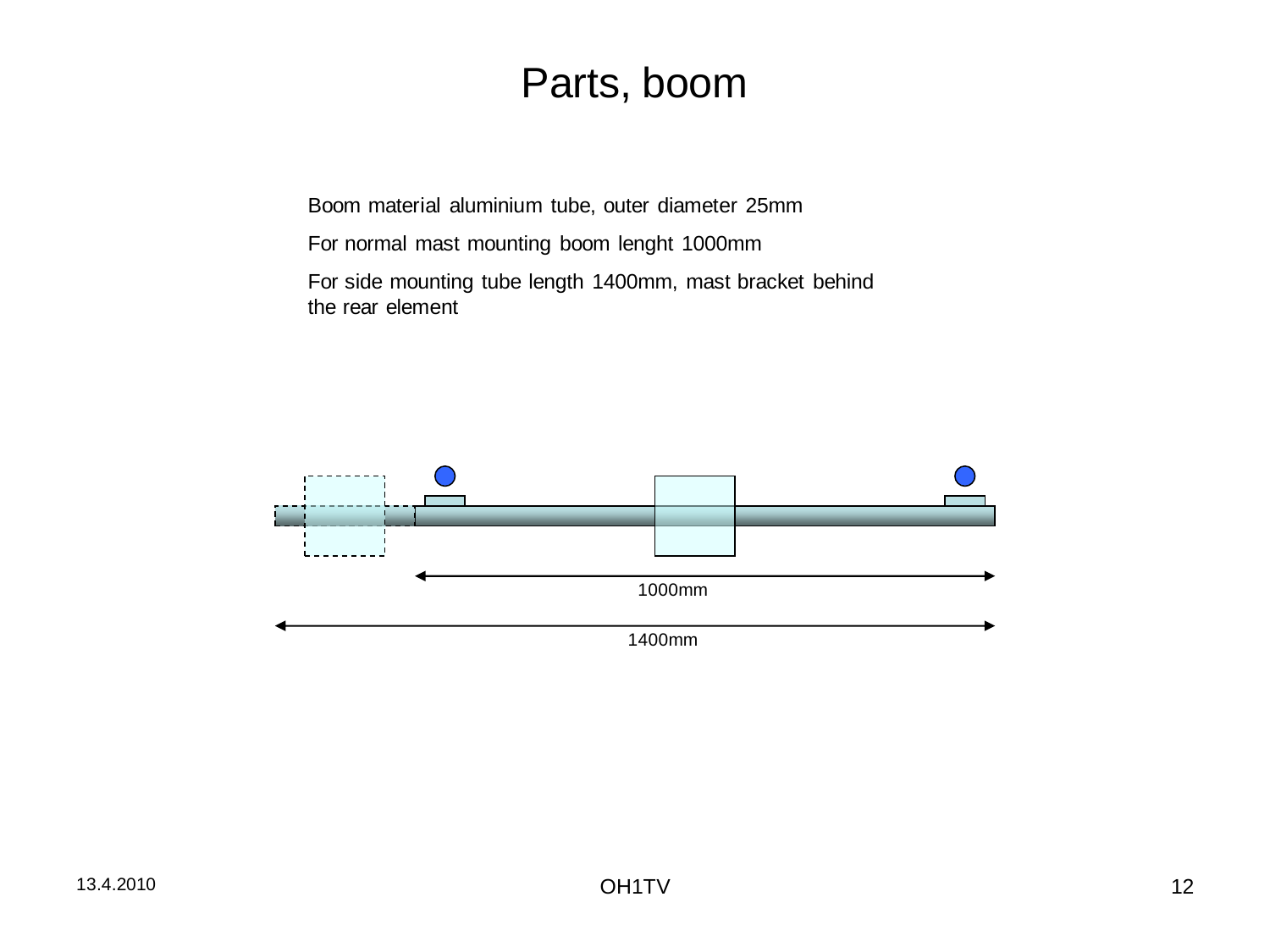## Parts, element feed cables

- Both elements are fed with  $\lambda/2$  long 50ohm coax cables.
	- I used foam dielectric cable, which had velocity factor 0.77
	- With λ= 600cm, cable length becomes 231cm. I cut 232cm because 3cm long Vopening in element end shortens the cable a little.
	- Cables (element ends) are protected with self vulcanizing tape
	- The other end is with UHF (PL 259) plug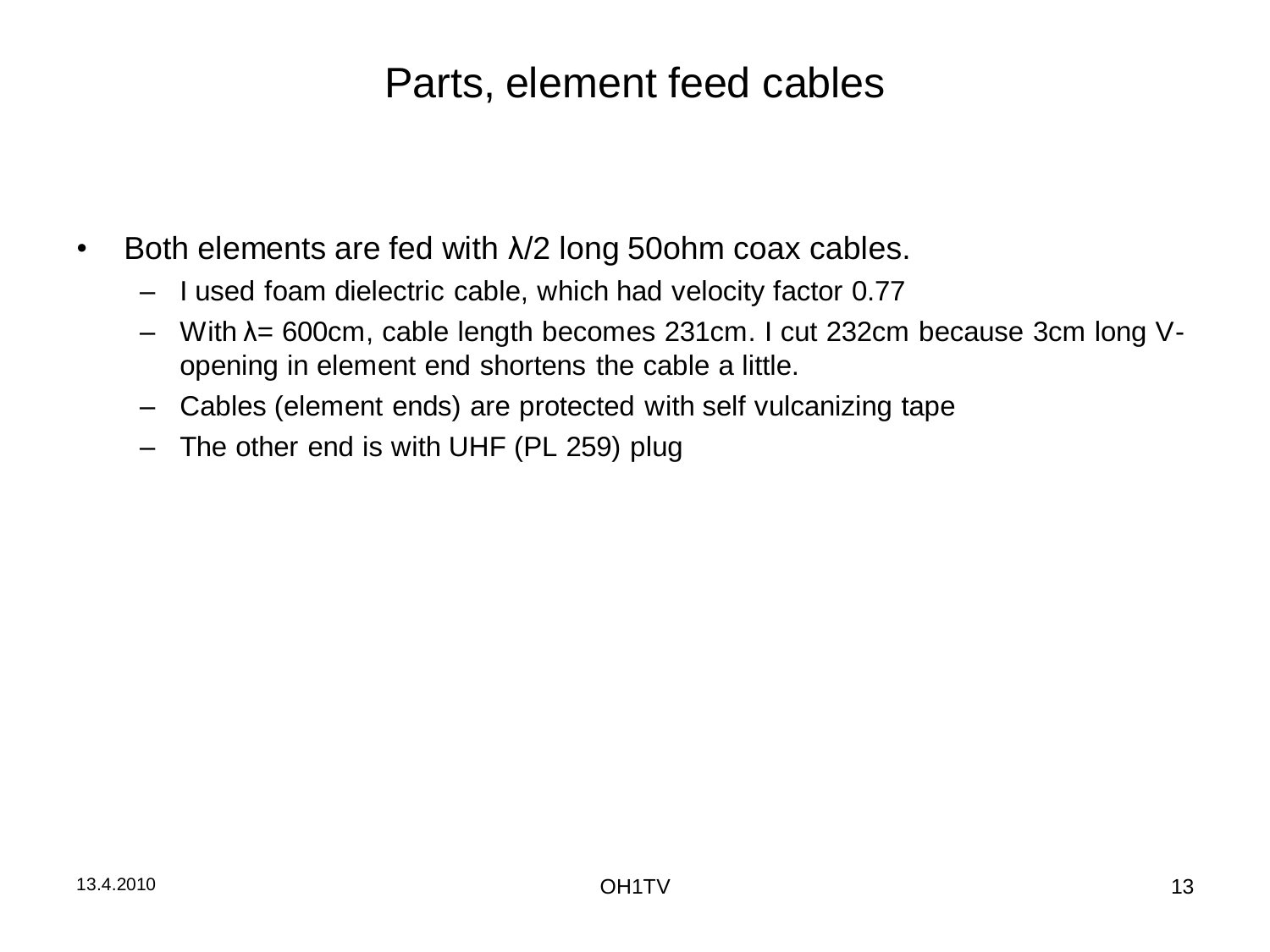# Connection box



The box connects the two element feed lines parallel and provides impedance matching

- C1 is 82pF / 500V silver Mica (was 85.2pF)
- L1 is 65nH air coil made from dia 1.5mm copper wire. 2-3 turns, dia 12mm
- All connectors UHF female (SO 239 )
- Housing is diacast siluminium box

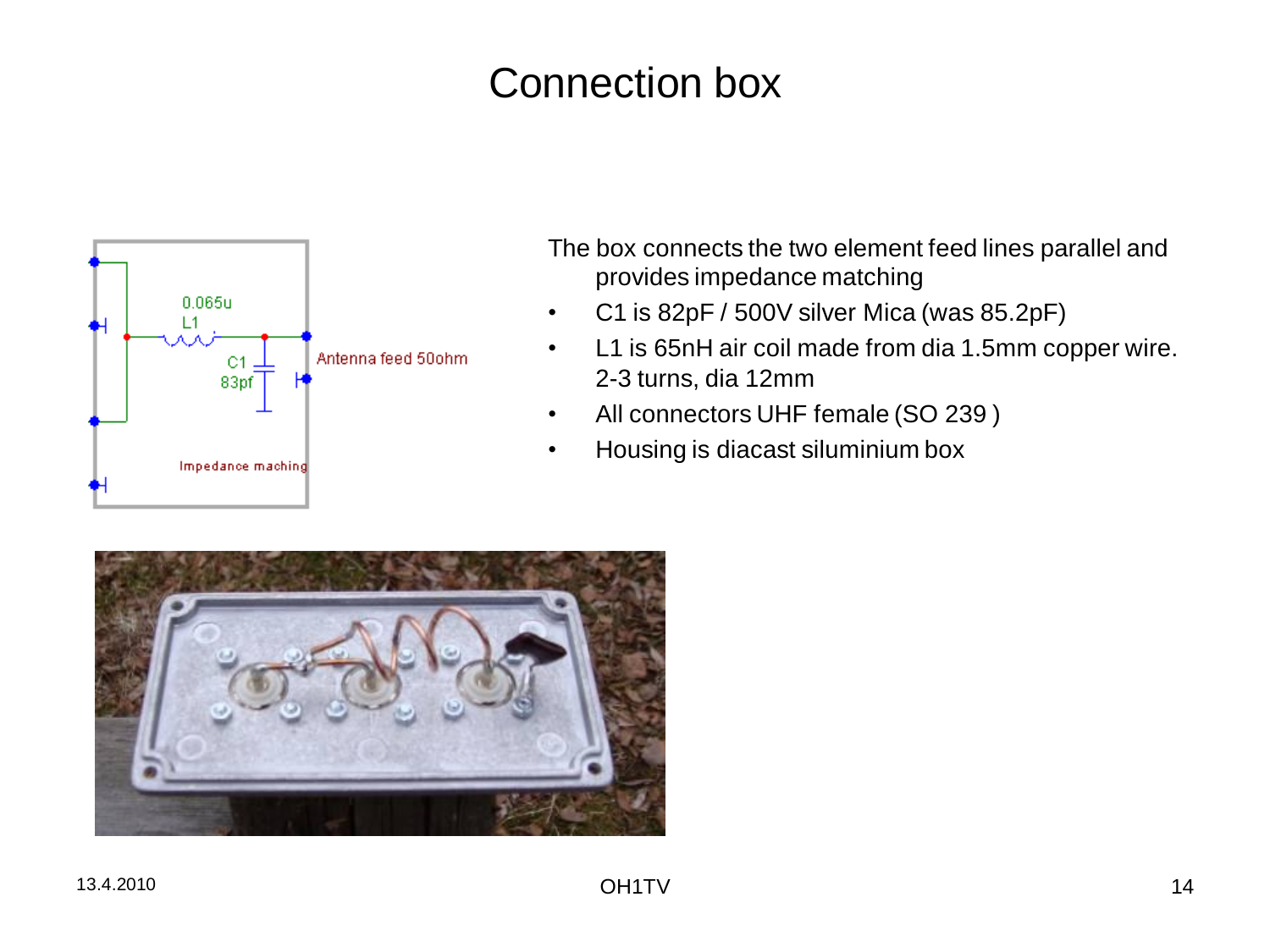# Other parts

- Element to boom bracket
	- Both elements ( 2 pcs)
		- Mounting plate:: 130 x 40 x 3 mm aluminium
		- Element to mounting plate: Adel clamps 20mm, screws
		- Mounting plate to boom: 25mm exhaust pipe clamp
	- 25mm exhaust pipe clamp ( 2 pcs)
- Boom to mast bracket
	- Mounting plate 120 x 120 x 5 mm aluminium
	- 25mm exhaust pipe clamps, 2 pcs
	- xx mm exhaust pipe clamps, 2 pcs, size depends on your mast
- Center section to end section joints
	- 4 pcs 16mm hose clamps, 4 pcsM4 screws with nylock nuts for locking
- Current baluns for both elements
	- 3 Amidon tubular ferrites BN43 -1020 on each coax near feed point
- Glue, Araldit or similar epoxy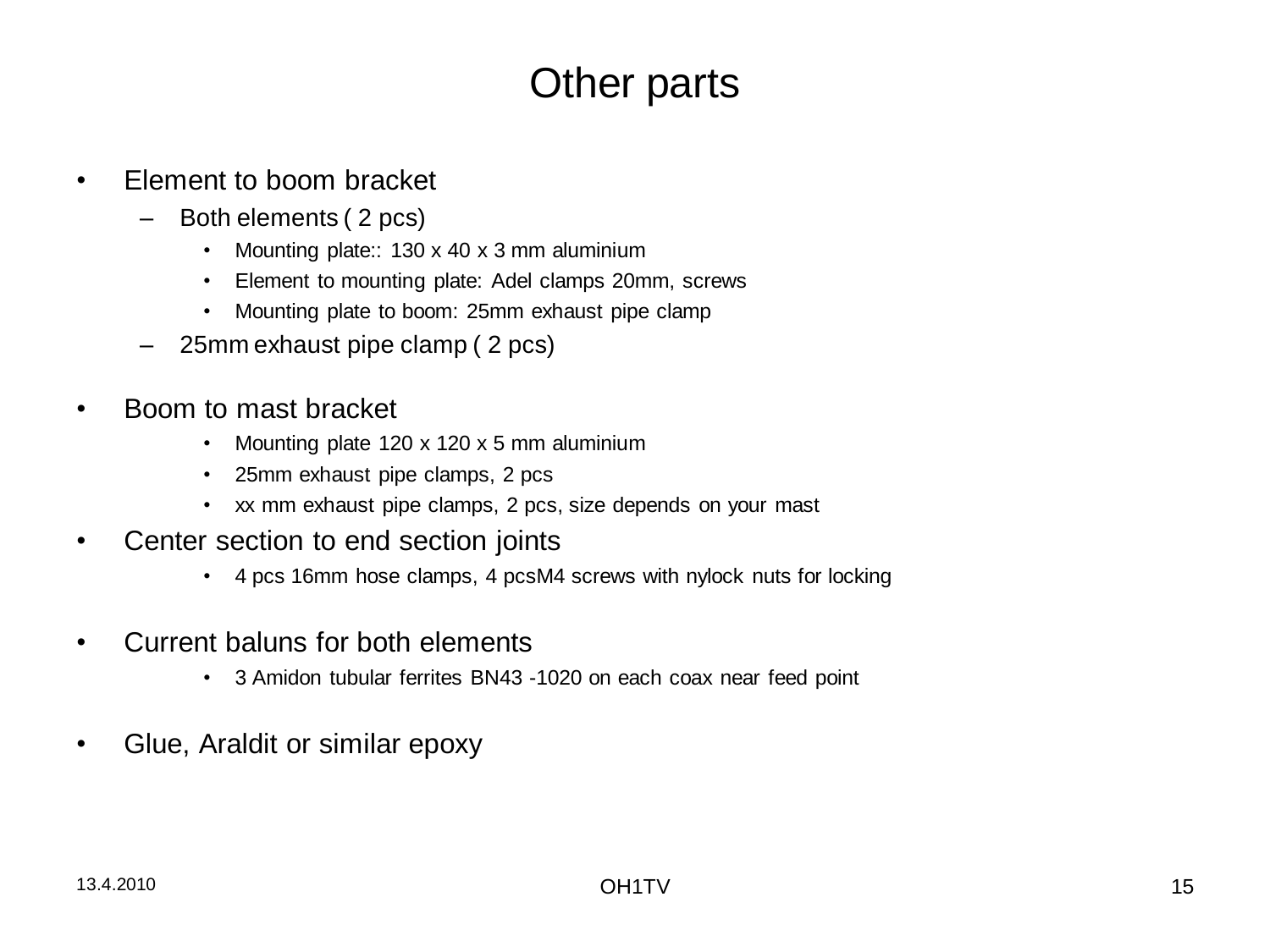# The antenna

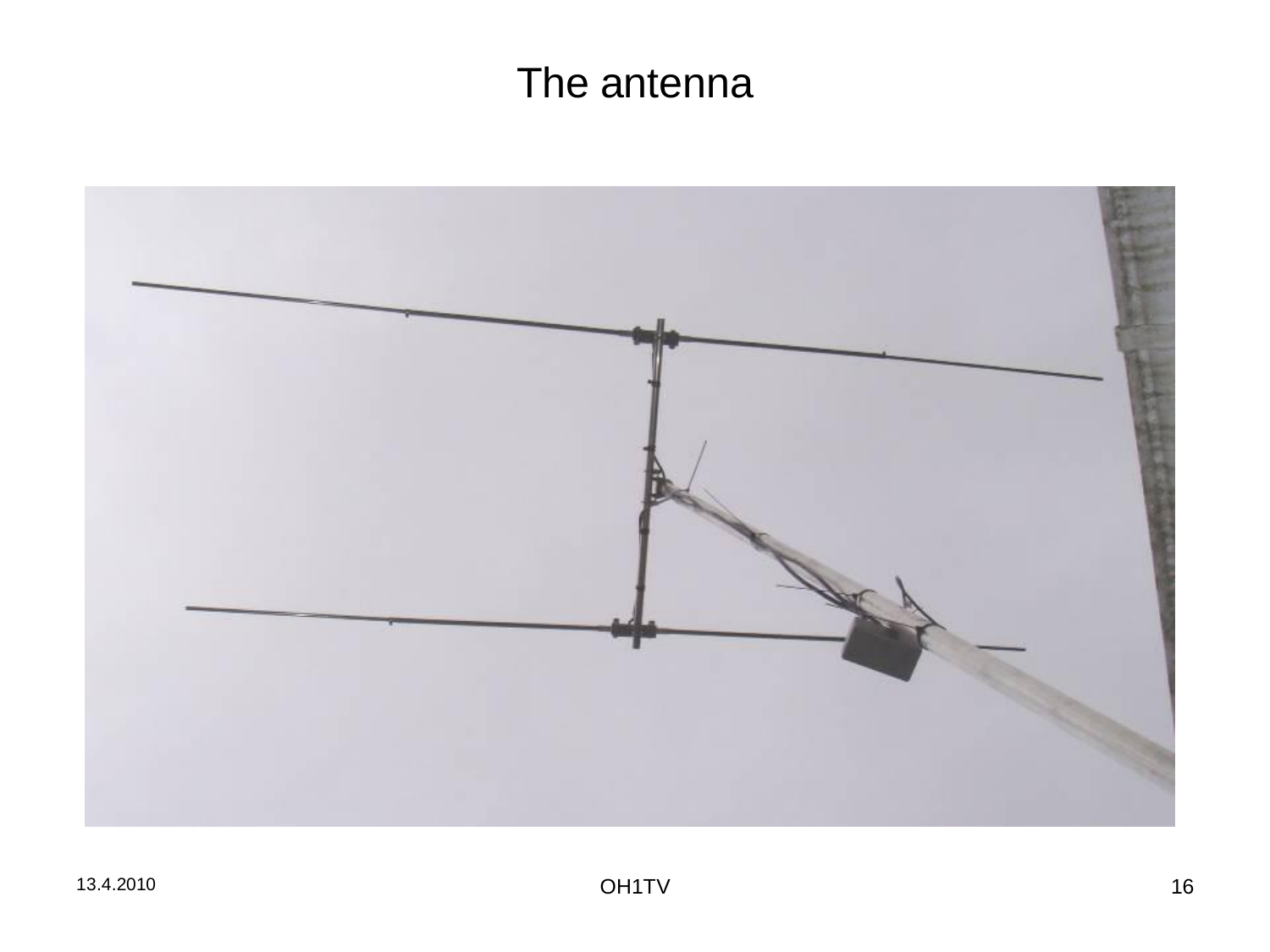#### Element center and feed

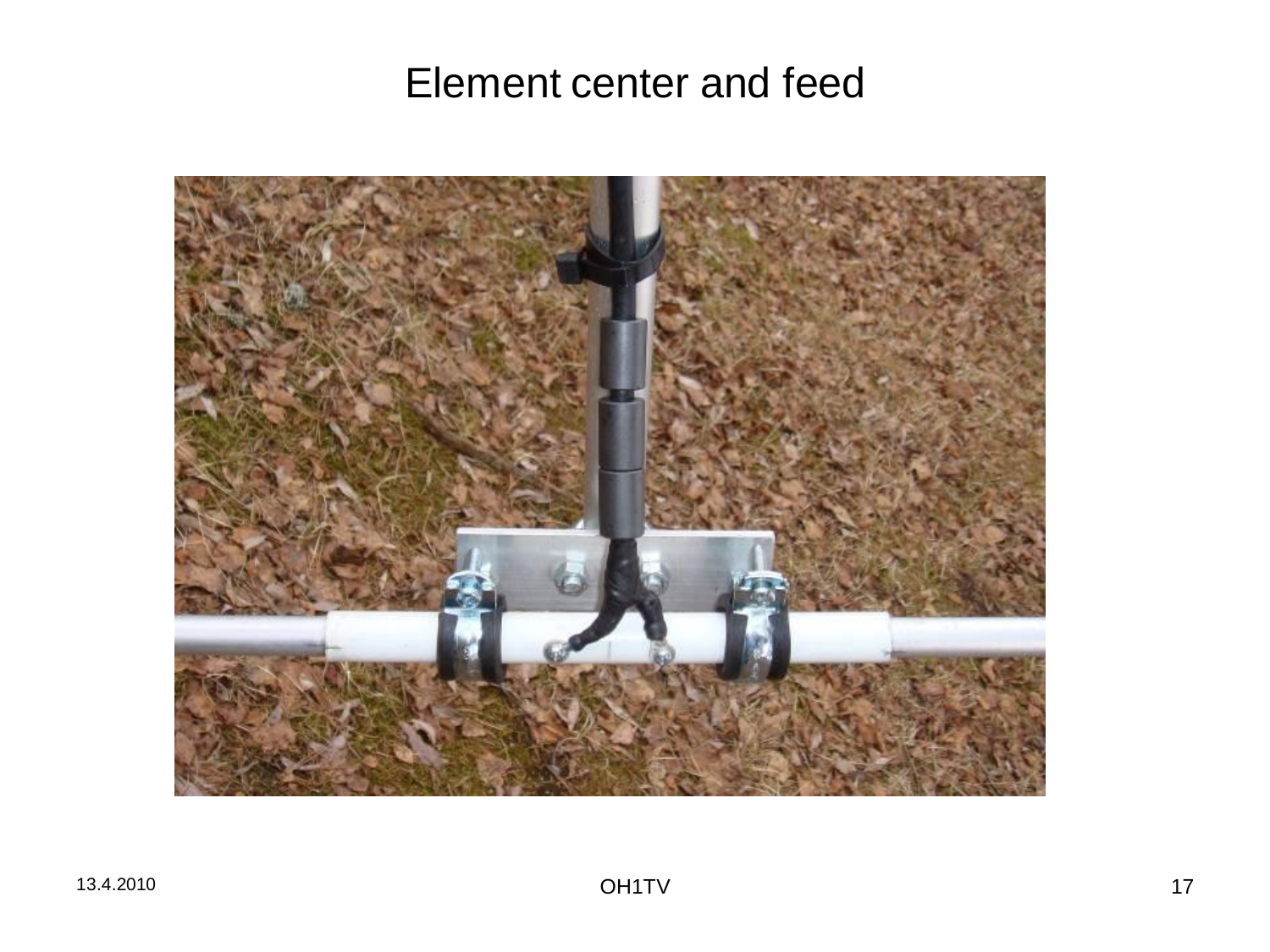## ..Element center and feed

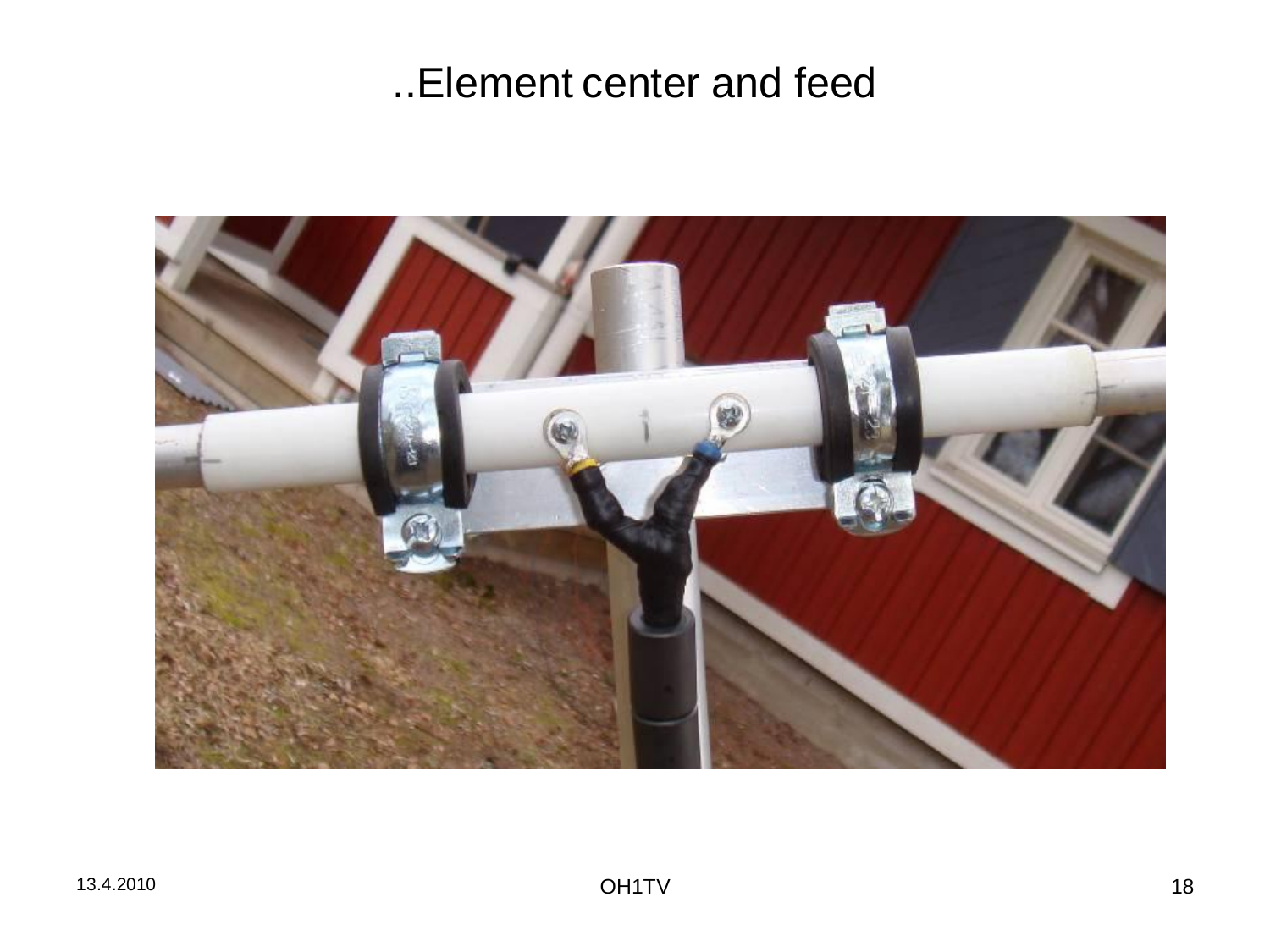## Boom to mast